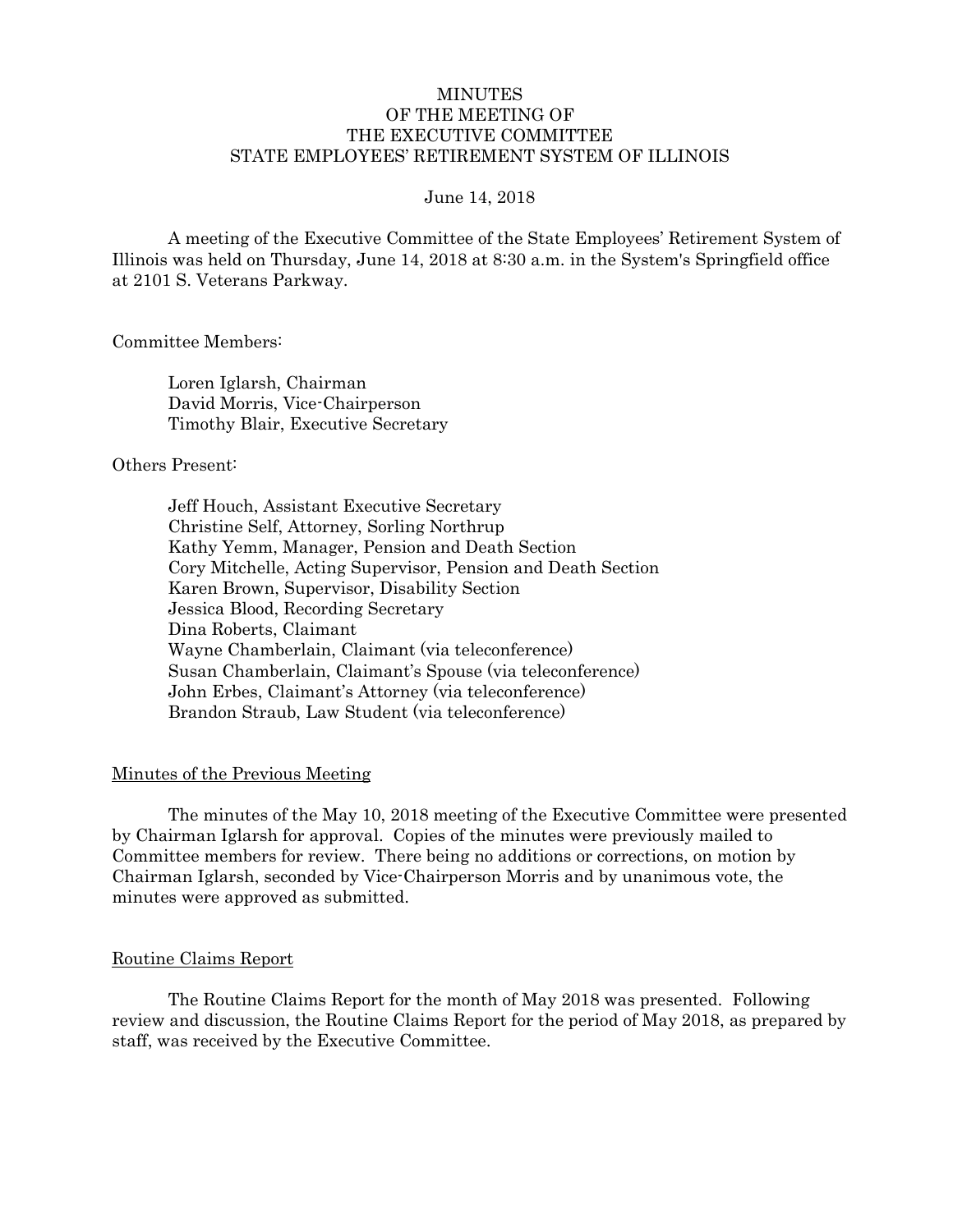# Old Business

# Cynthia Janzen-Sanchez – Re-appeal to Receive Survivor Annuity – Recommendation

Salomon Sanchez Jr. retired effective November 1, 2001. Mr. Sanchez did not have an eligible survivor and received a survivor contribution refund of \$4,231.24.

Mr. Sanchez was married on September 23, 2010. He did not repay the refund prior to his death on May 18, 2017. A \$500.00 death benefit is due to his named beneficiary.

Based on the documentation provided at the July 2017 meeting, the Executive Committee denied Ms. Janzen-Sanchez's request to receive a survivor annuity. Ms. Janzen-Sanchez requested to re-appeal her case at a personal hearing at the May 2018 meeting of the Committee. Ms. Janzen-Sanchez appeared at the May 2018 meeting of the Committee along with her representative Michael Hagy. Following a review of the facts provided, the Committee referred the case to Attorney Bocheneck for recommendation.

Attorney Self presented recommendation No. 2018-6 to the Committee to deny Ms. Janzen-Sanchez's re-appeal to receive a survivor annuity. Following a review of the recommendation and some discussion, a motion was made by Executive Secretary Blair to accept recommendation No. 2018-6. The motion was seconded by Vice-Chairperson Morris and all were in favor.

# New Business

Dina Roberts – Appeal to Receive Survivor Annuity – Mbr: Dennis Settles – Personal Hearing – Springfield 9:00am

Dennis Settles, an active state employee, died on July 20, 1995. His surviving spouse, Dina Settles, was 27 years old and ineligible for a survivor annuity until age 50.

A letter was mailed to Ms. Settles on February 5, 2018 to confirm her address and to inquire about remarriages as her 50<sup>th</sup> birthday was approaching.

Ms. Settles had remarried in 1997 and again in 2000. This was prior to Public Act 91-0887 which eliminated the terminating provision due to remarriage before age 55 for marriages that occur on or after July 6, 2000.

Ms. Roberts (Settles) is requesting a survivor annuity.

After hearing Ms. Roberts' testimony and reviewing the facts of the case, the Committee decided to refer to Attorney Bochenek for a recommendation.

### Teresa Rentfrow – Appeal to Receive Survivor Contribution Refund

Teresa Rentfrow retired March 1, 2018. On her retirement application, she listed herself as single with no dependents, but marked the box that she did not want a survivor contribution refund.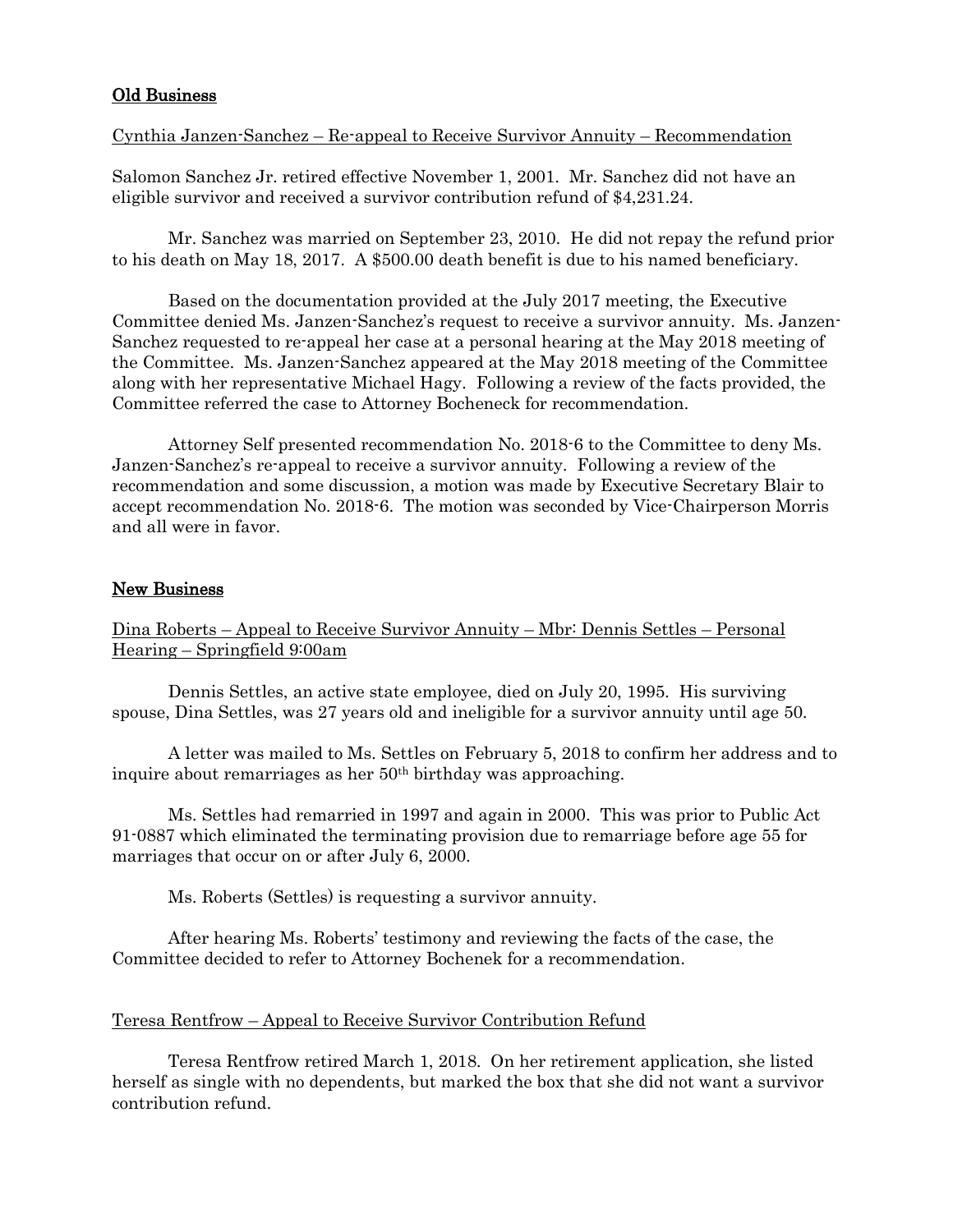Ms. Rentfrow is asking for the survivor contribution refund. She states she did not understand that she was declining the refund.

After discussing the facts of the case, a motion was made by Chairman Iglarsh to approve Ms. Rentfrow's request to receive a survivor contribution refund. The motion was seconded by Vice-Chairperson Morris and all were in favor.

#### William Minott – Request to Upgrade Service

William Minott retired from the Department of Transportation (IDOT) at age 50, effective April 1, 2018. Mr. Minott had purchased a total of 42.50 months of his military service during his working career. The purchases took place in 2002 (24 months) and 2008 (18.50 months), respectively. During an account review in 2016, this 42.50 months of optional service was incorrectly moved into the Highway coordinator service bucket from the regular coordinated service bucket. When Mr. Minott retired, a follow-up account review was performed and this error was identified. The 42.50 months of optional service was moved back to the regular coordinated service bucket, making Mr. Minott ineligible to retire under the alternative formula at age 50.

Since Mr. Minott has already left payroll and since the SERS error was material and relied upon in his decision, and ultimately caused him to be ineligible for a retirement benefit, the Accounting Division is asking that the Executive Committee consider allowing Mr. Minott to upgrade 36 months of his optional military service purchase from the regular coordinated service bucket to the highway maintainer service bucket making him eligible, by paying the required contributions to SERS. Service upgrades were not available when the original purchases were made.

Following a review of the facts of the case and some discussion, the Committee decided to defer a decision pending SERS staff communicating potential options with Mr. Minott.

Wayne Chamberlain – Appeal SSA Overpayment – Personal Hearing – Teleconference 9:30am

Wayne Chamberlain was approved for a non-occupational benefit from SERS effective October 19, 2016.

Mr. Chamberlain was approved for a retroactive Social Security disability benefit effective February 1, 2017. The retroactive benefit created an overpayment from SERS totaling \$16,335.00 from February 1, 2017 through December 31, 2017.

SERS sent Mr. Chamberlain a notification letter on January 29, 2018 that explained the calculation of the overpayment and what was due SERS.

Mr. Chamberlain's non-occupational benefit ended April 30, 2018 due to half time ceasing. To repay this overpayment in 5 years would require a monthly payment of \$273.00. He is not vested and not eligible for retirement.

Mr. Chamberlain is appealing the total amount he owes for the overpayment. A copy of a certification form submitted by Mr. Chamberlain, signed August 14, 2017, alerted SERS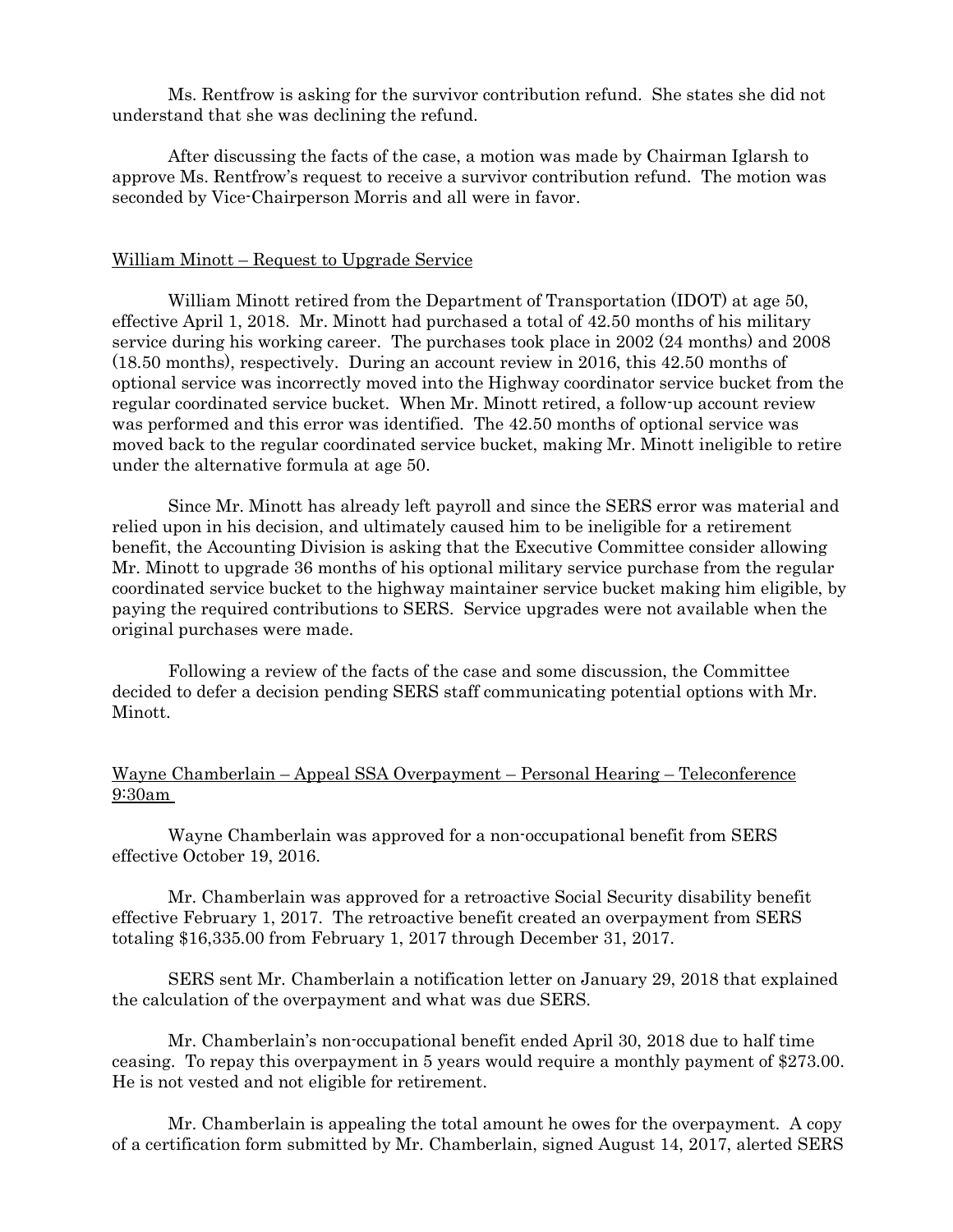that he was receiving SSA benefits, but the SERS benefit was not adjusted until January 1, 2018.

Mr. Chamberlain is represented by John Erbes, Attorney at Law, who presented his case during a teleconference personal hearing.

After discussing the facts of the case, the Committee decided to defer pending further communications with Mr. Chamberlain's attorney regarding a refund of contributions and repayment plan.

## Darlene Esposito, Deceased – Appeal by Daughter to Approve Non-Occupational Disability Benefits

Darlene Esposito worked at Health and Family Services as an Office Coordinator. Ms. Esposito requested a non-occupational disability packet on September 15, 2017. The packet was mailed to Ms. Esposito on September 16, 2017.

Ms. Esposito had surgery on September 8, 2017. While in the hospital, she suffered complications from her surgery. She remained in the hospital for an additional three months. Ms. Esposito passed away on January 28, 2018.

Ms. Esposito had faxed the front page of her application to SERS on October 23, 2017. The application was incomplete, with very little information on it. SERS tried calling Ms. Esposito on October 23, 2017 and left a voicemail explaining that the application was incomplete and that SERS still had not received the completed Authorization for Release of Information form. SERS did however, receive the necessary medical information, including the surgical report.

Due to the situation stated above, SERS' Disability Section did not approve Ms. Esposito's application for non-occupational disability benefits in accordance with Chapter 40 of the Illinois Pension Code  $5/14 - 124(1)$ . It is noted that the Disability Section has never approved a disability benefit without a signed and completed application, as well as a completed Authorization for Release of Information form.

Ms. Esposito's daughter is requesting the Executive Committee review her request for non-occupational disability for her deceased mother from September 6, 2017 through January 27, 2018.

Following a review of the case and some discussion, a motion was made by Chairman Iglarsh to waive the 90-day filing limitation and defer a decision regarding approval of benefits pending receipt of the completed non-occupational disability application as well as legal documentation showing Ms. Esposito's daughter as the administrator of her estate. The motion was seconded by Executive Secretary Blair and all were in favor.

### Wileta Brown-Martin – Occupational Disability – 12 Month Waiver

Wileta Brown-Martin works as a Health Facility Surveyor for the Department of Public Health. She last worked on February 3, 2017. She began a medical leave of absence on February 16, 2017 due to a work related medical issue.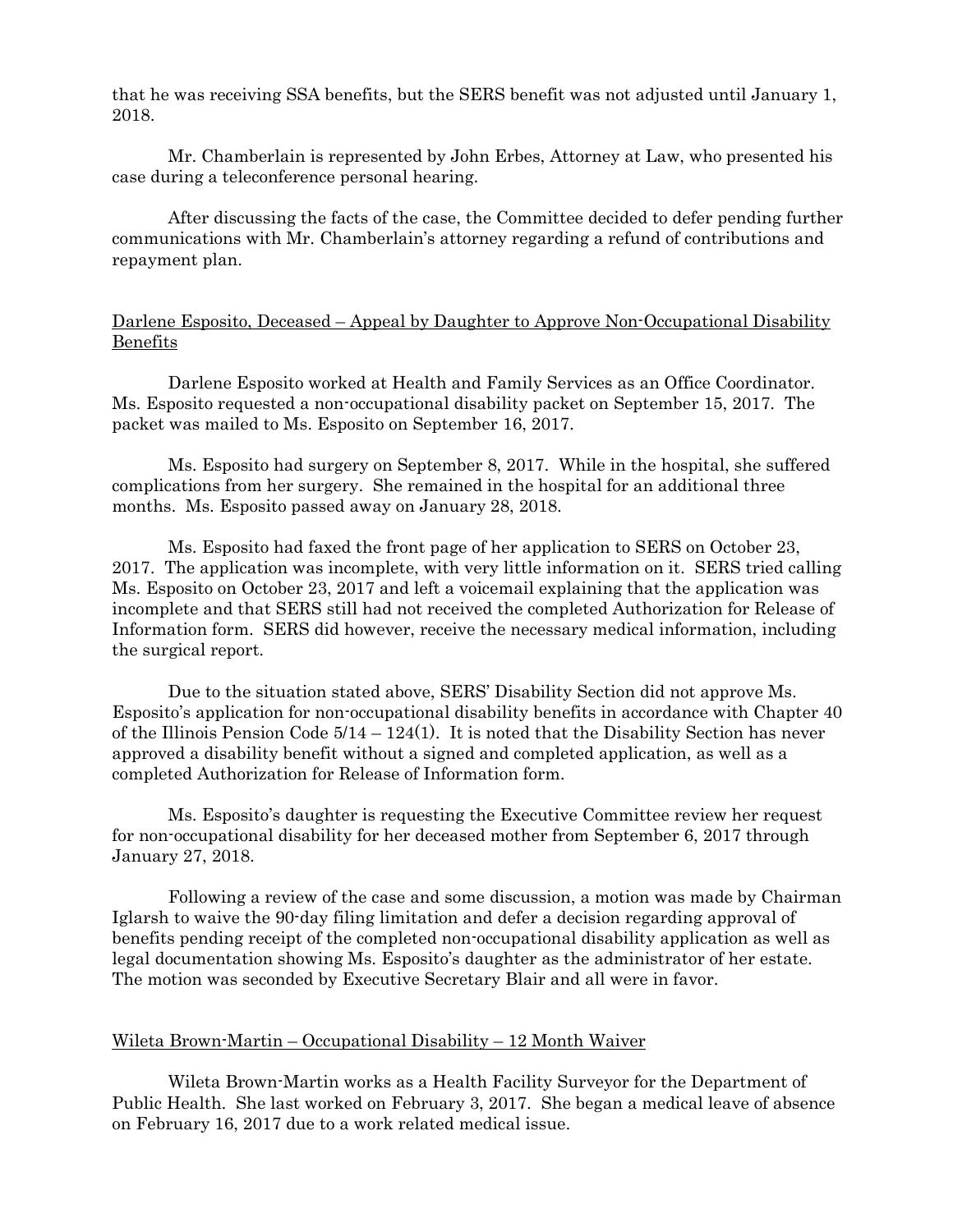Ms. Brown-Martin indicated that she thought worker's comp was the only benefit she was eligible to receive. She stated she was informed by another employee of the occupational disability benefit. Ms. Brown-Martin has requested a written appeal to the Executive Committee so that the 12-month filing limitation can be waived. She was paid TTD for this time. Her request was denied in accordance with Chapter 40 of the Illinois Pension Code 5/14-124(5).

After discussing the facts of the case, a motion was made by Chairman Iglarsh to approve Ms. Brown-Martin's request to waive the 12-month filing limitation. The motion was seconded by Vice-Chairperson Morris and all were in favor.

#### Edward Mueller – Occupational Disability – 12 Month Waiver

Edward Mueller works as a carpenter for Toll Highway Authority. He last worked on June 6, 2016. He began a service connected leave of absence on June 7, 2016 due to medical issues. He returned to work on September 21, 2016.

Mr. Mueller has requested a written appeal to the Executive Committee so that the 12-month filing limitation can be waived.

After reviewing the case, a motion was made by Chairman Iglarsh to approve Mr. Mueller's request to waive the 12-month filing limitation. The motion was seconded by Executive Secretary Blair and all were in favor.

#### Bonnie Bolen – Appeal Overpayment of Benefits Paid After Age 65

Bonnie Bolen was approved for an occupational disability benefit from SERS effective November 1, 1995.

Mrs. Bolen turned 65 in August of 2017 and her benefit should have ended the end of August 2017. She continued to receive occupational disability benefits and is now overpaid for the months of September 2017 through December 2017.

The original overpayment amount was \$10,183.16. Once insurance premium deductions were reversed, the total amount owed by Mrs. Bolen was \$9,811.16.

As stated in SERS Board policy, the Overpayment Section is to deduct half the gross of any benefit being paid toward an overpayment owed to SERS. The overpayment due is in accordance with 5/14-125 ILCS of the Pension Code.

Mrs. Bolen retired on September 1, 2017 with a monthly gross benefit of \$891.66. The first retirement check was issued for the months of September 2017 through May 2018 and \$4,012.50 was deducted and applied to the overpayment. The amount was calculated by taking half of the first retirement payment of \$8,024.94. The deduction reduced the total overpayment owed to \$5,798.66.

Mrs. Bolen's monthly gross retirement benefit is \$891.66 per month. She has premium free health, no dental and no optional life premiums. SERS is currently reducing her retirement benefit by half in the amount of \$445.83, leaving a net amount of \$445.83.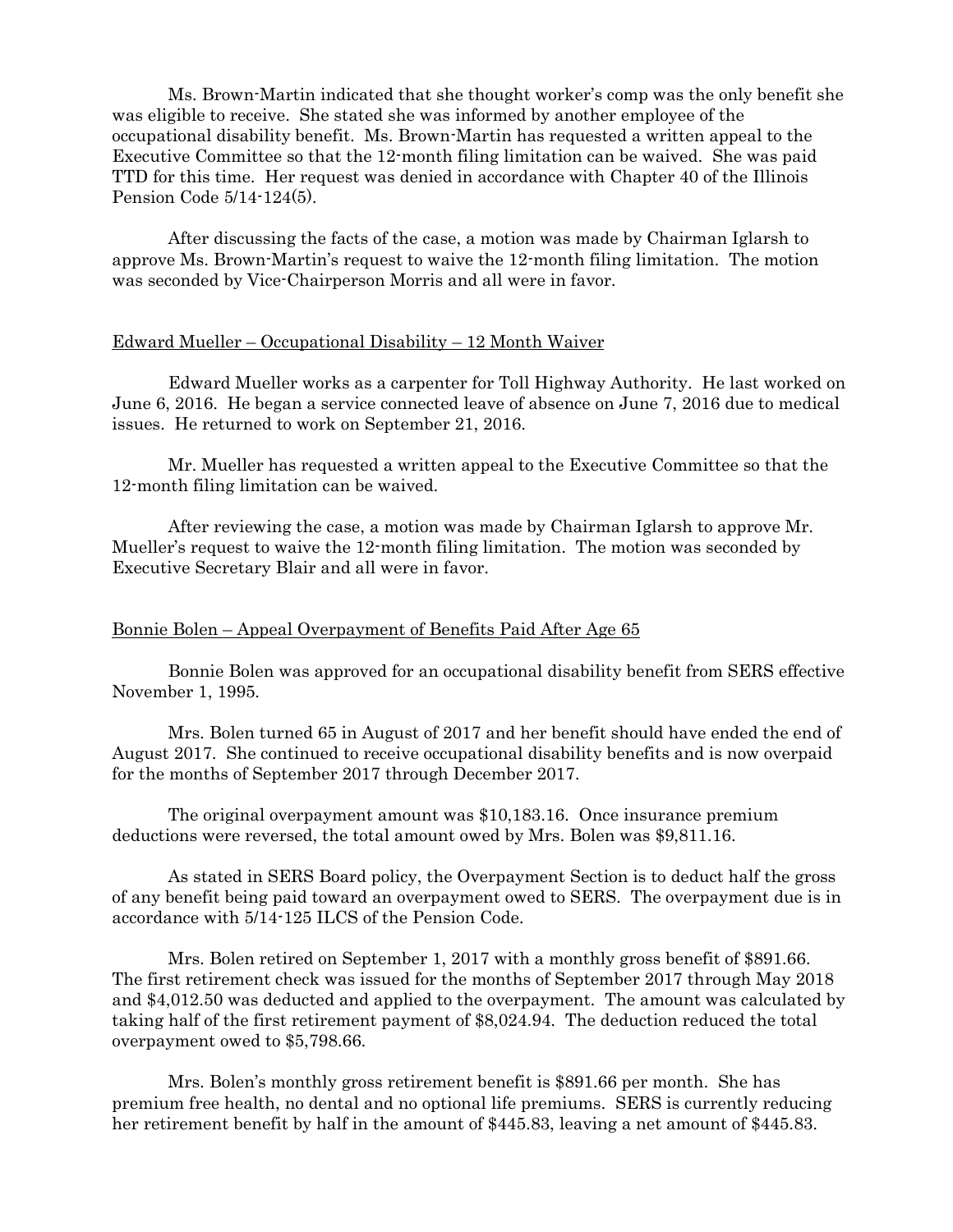Mrs. Bolen is appealing the overpayment.

After reviewing the facts of the case and some discussion, a motion was made by Chairman Iglarsh to deny Mrs. Bolen's appeal of her overpayment and allow a minimum repayment amount of \$100.00 per month. The motion was seconded by Executive Secretary Blair and all were in favor.

## Monique Stanback – Request Lower Repayment Amount for ARCP Portion of Retirement Payout

Monique Stanback participated in the Alternative Retirement Cancellation Payment (ARCP) that was offered in 2006. This option allowed her to resign state employment and receive payment of double contributions with double interest. Ms. Stanback received \$9,562.84.

Public Act 93-0839 states that if an ARCP recipient returns to state employment, the member must repay the ARCP portion of the payout within 60 days of return to state employment. Ms. Stanback's ARCP portion is \$5,208.23 (\$4,354.61 in contributions plus double interest of \$853.62).

Ms. Stanback returned to state employment January 23, 2018. She was sent a letter on April 11, 2018 requesting repayment of the ARCP portion.

The current policy in place for repayment of ARCP is based upon the amount owed. Ms. Stanback owes \$5,208.23. Based on that amount, her payment should be repaid in 15 months/30 pay periods. The required payment would be \$348.00 per month or \$174.00 per pay period.

Ms. Stanback is requesting a lower payment amount for an extended time.

Following a review of the case, a motion was made by Executive Secretary Blair to deny Ms. Stanback's request for a lower repayment amount over an extended time. The motion was seconded by Chairman Iglarsh and all were in favor.

## Reinstatement of Written-off SERS Membership Accounts for the Purpose of Paying a Termination Refund

The following member accounts were written-off in a prior fiscal year. Since then, each member has contacted SERS and requested a termination refund of their applicable SERS contributions.

The Claims Division is requesting that the Executive Committee reinstate the following SERS member accounts that were written off so that the resignation refunds can be processed.

|                   |            | Contributions | Widow/Survivor | Service Credit |          |
|-------------------|------------|---------------|----------------|----------------|----------|
| Name              | Member ID  | W/O           | W/O            | (months) $W/O$ | Date W/O |
| Jimmy Smith       | 18-4604120 | \$2,573.07    | \$233.73       | 28.25          | 06/2017  |
| Franklin McKnight | 81-5910192 | \$3,062.24    | \$382.36       | 41.50          | 06/2017  |